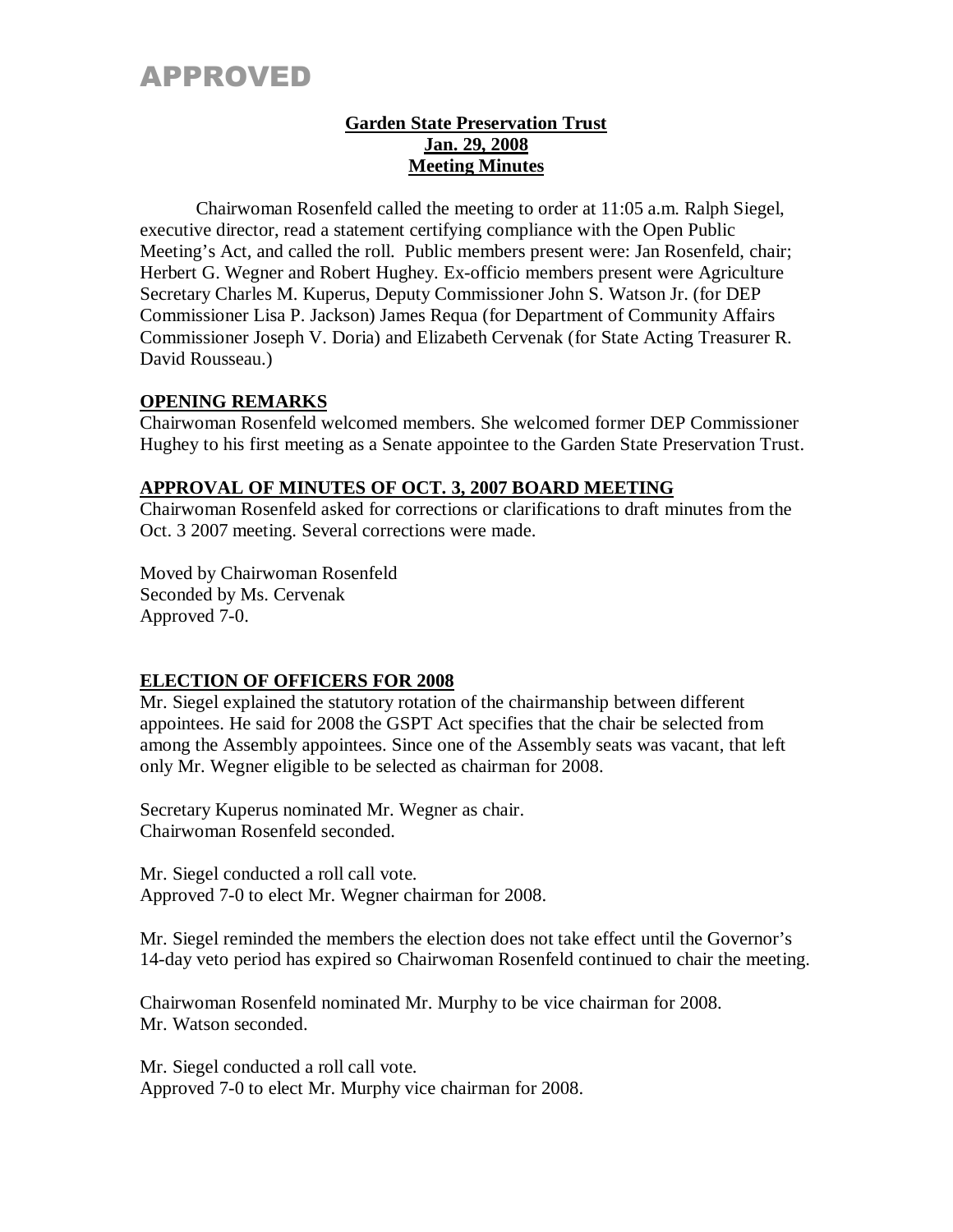

Mr. Siegel explained the board could elect anyone to serve as Secretary and as Treasurer. The statute does not require this post to be held by a board member. Mr. Siegel also explained the board since 2004 has seen fit to combine the two positions into a single Secretary-Treasurer and further that the board since 2004 has elected him to that position.

Chairwoman Rosenfeld nominated Mr. Siegel to the combined post of Secretary-Treasurer for 2008. Mr. Wegner seconded.

Mr. Siegel conducted a roll call vote. Approved 7-0 to elect Mr. Siegel Secretary-Treasurer for 2008.

### **EXECUTIVE DIRECTOR'S FISCAL REPORT Part 1**

Mr. Siegel presented a "snapshot" document of the funds available in the Garden State Historic Preservation Trust Fund and explained the \$12 million remaining in the fund is more than adequate to cover to recommended grants of \$1.1 million.

### **PRESENTATION BY NEW JERSEY HISTORIC TRUST RECOMMENDATIONS ON HISTORIC SITE MANAGEMENT GRANTS FOR FY2008**

New Jersey Historic Trust Supervising Historic Preservation Specialist Ross Sweetland presented the recommendations approved by the NJHT board. He said the Historic Trust last year received 55 applications for the planning grants, which are awarded every other year in alternating rounds with the larger capital grants. He said the Historic Trust board had approved 26 grants ranging from \$6,800 to \$50,000.

Mr. Sweetland said three consultants were hired to assist the Historic Trust staff in reviewing the grant applications. He said criteria for approval include the significance of the resource, the concept of the project, the ability of the applicant to carry out the project, and the public benefit.

Mr. Sweetland made a slideshow presentation showing the 26 sites which were recommended for grants totaling \$1,068,921.

Mr. Sweetland said the long-range plan was to recommend an \$11 million round of the larger capital grants later in the year or in early 2009. He said applicant workshops would be held in the spring so that applications could come in during the summer.

Secretary Kuperus asked about the Bivalve Shipping Sheds project. Mr. Sweetland said previous funding has stabilized the shucking-house buildings and the current recommended grant was to improve accessibility and to fund visitor interpretation of the historic commercial fishing site. He said it is a unique site because it is one of the only in New Jersey to preserve and interpret the shell-fishing industry of the  $19<sup>th</sup>$  Century.

Secretary Kuperus said it was critical to interpret the past with an opportunity to also publicize the renewal of the modern shell-fishing industry. Mr. Wegner agreed it was an interesting area where historic tours could be linked to and integrated with agricultural tourism.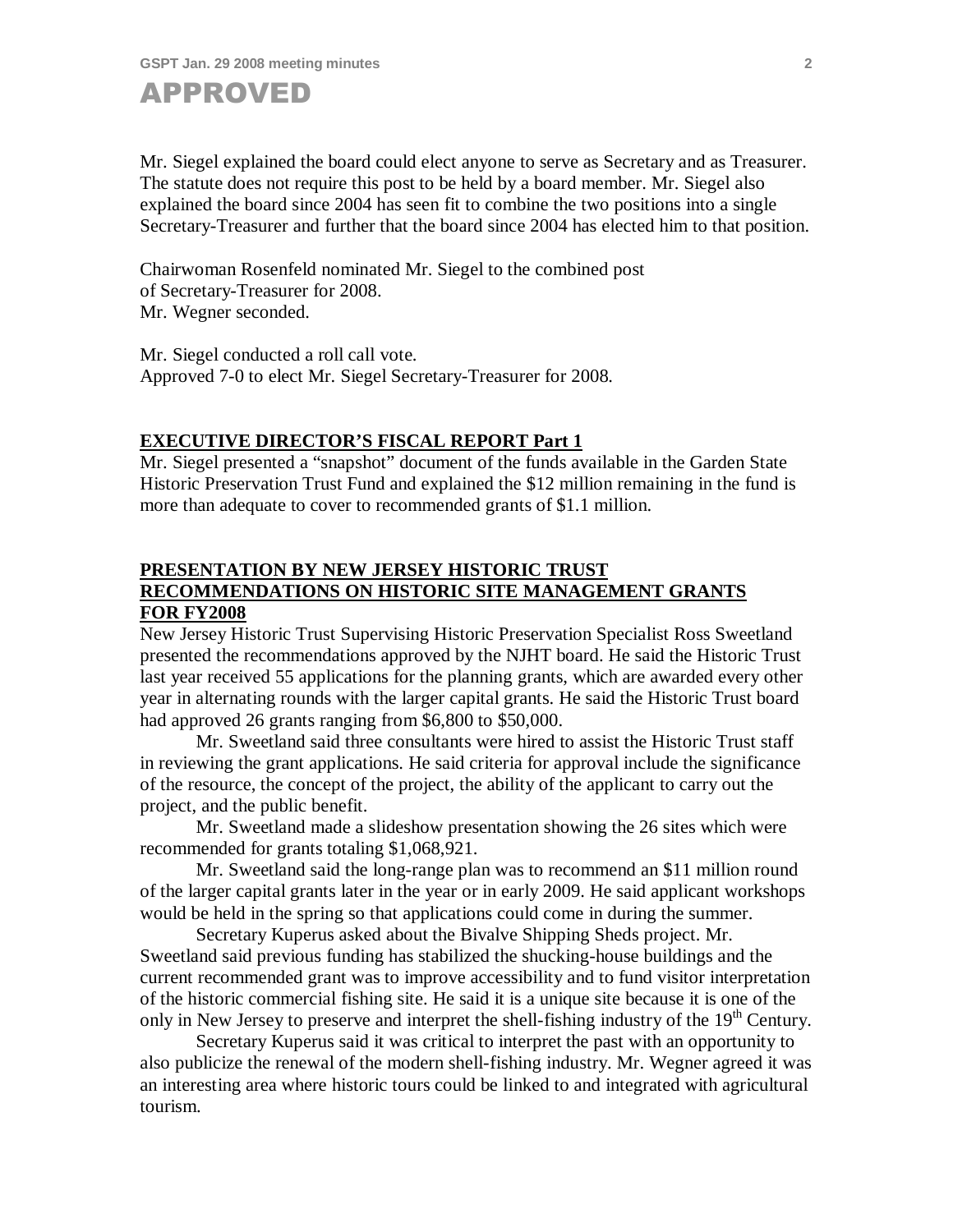

Mr. Watson asked how many applications were turned down. Mr. Sweetland said the recommendations before the Trust board represented about half the number of the grant applications. Mr. Watson asked which factor was primary in limiting the number of grants. Mr. Sweetland said they were primarily limited by the total funds available.

### **RESOLUTION # 08-001 APPROVING NEW JERSEY HISTORIC TRUST RECOMMENDATIONS FOR HISTORIC SITE MANAGEMENT GRANTS FOR FY2008**

Chairwoman Rosenfeld asked for motions to approve the Resolution.

Moved by Mr. Wegner Seconded by Mr. Watson. Approved 7-0

Vice Chairman Michael Murphy arrived for the meeting at 11:35 a.m. Susan Craft replaced Secretary Kuperus at the meeting and served as his designee.

### **EXECUTIVE DIRECTOR'S FISCAL REPORT Part 2**

Mr. Siegel presented a "snapshot" document of the funds available in the Garden State Green Acres Preservation Trust Fund. He said funds available have been revised upward because interest earnings in the fund during 2007 were double what had been forecast, providing additional funds available for appropriation.

Mr. Siegel said \$73 million has been appropriated or recommended for appropriation for FY2008, with \$22.5 million remaining available for appropriation. Of this amount, \$16.1 million was available for use by the Local Grants program and \$1 million available for use by the Nonprofit Grants program.

Mr. Siegel explained the FY2008 State Budget also provided a one-time special appropriation of \$25 million for the Green Acres Program to use for Local and Nonprofit grants. He said \$21 million was also available from funds that were be reallocated from old grants that had been cancelled. These funds in combination provided adequate funding for the Green Acres recommendations of \$55 million in Local Grants and \$8.3 million in Nonprofit Grants.

### **PRESENTATION BY OFFICE OF GREEN ACRES OF RECOMMENDATIONS FOR LOCAL GRANTS AND NONPROFIT GRANTS FOR FY2008**

Green Acres Program administrator John Flynn told the members 2007 was an exciting and productive year for the program thanks largely to his hard-working staff. He introduced deputy administrator Gary Rice and Local Grants program director Martha Sapp, who made the presentation.

Ms. Sapp offered the following statement:

*"We appreciate the opportunity to bring for your consideration a funding package that will improve the quality of life of residents in every county — and by residents I*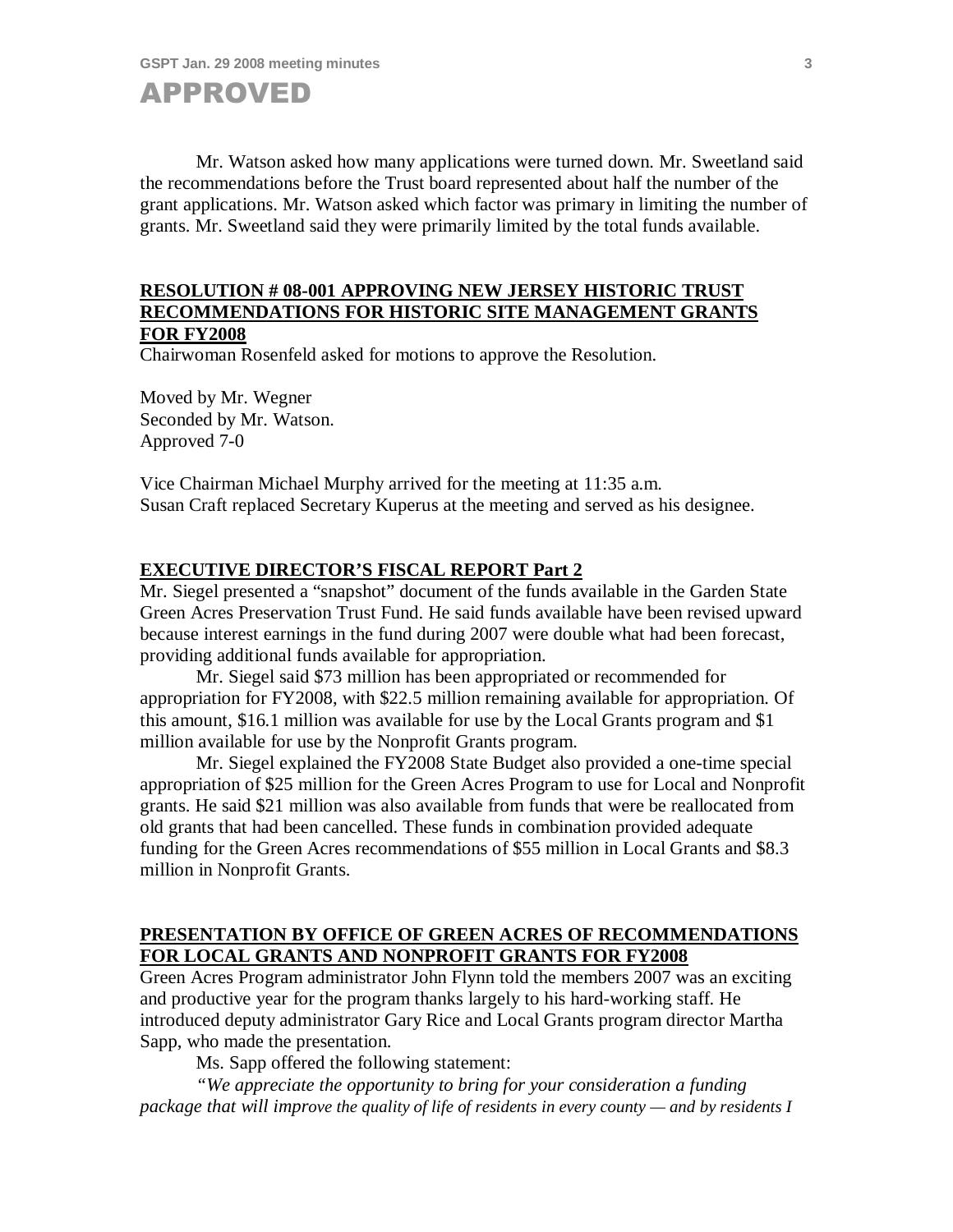**GSPT Jan. 29 2008 meeting minutes 4**



*mean humans, plants and critters. We are excited to be here because we have something for everyone.*

*"As you know, Green Acres was created in 1961. Since that time, together with public and private partners, we have protected almost 620,000 acres of open space and provided hundreds of outdoor recreational facilities in towns around the State. The total acreage of protected open space and farmland across the State has exceeded 1.35 million acres.*

*"Green Acres focuses on preserving environmentally sensitive open space, vital water resources and significant natural and historic resources.* 

*"We care about habitat for our threatened and endangered species. We also ensure that kids of every age – all over the state – have a safe place to play.* 

*"What we do promotes smart growth and connects community with nature.* 

*"In fact, I remember after 9/11, reading about all of the impromptu gatherings that occurred in parks around the country. People needed support and reached out to each other. And where did they go? They naturally gravitated to parks, our community gathering places.* 

*"That is just one of countless examples of why we should be proud of what we do."*

Ms. Sapp said the Local and Nonprofit Grants have executed two specific functions: building parks and acquiring land. She said funds for these critical purposes are dwindling. She noted the 2008 State Budget included a special appropriation of \$25 million to keep the Local and Nonprofit Grants programs going. She also explained her office has been canceling grants to old projects that failed to make sufficient progress. She said Green Acres local projects often take time and her office endeavors to be flexible, but if no progress is seen the funds are then recalled so they can be made available as new grants to local governments that are "ready to move." She said canceling old grants is unpleasant but necessary.

Ms. Sapp said applications for the FY2008 recommendations were distributed in July 2007 and received in October. She said Local Grants funding would be going to 20 of 21 counties simply because one county filed no applications. She said Nonprofit Grants would fund potential projects in all 21 counties.

Ms. Sapp said the grant formulas recognize urban communities and those with high population densities. She said most GSPT funds by necessity go to land acquisitions outside of urban areas, so the Green Acres Local Grant program becomes especially important because it provides funding for urban recreation sites. She said the "base award" grant level was \$300,000 for land acquisition and \$250,000 for recreational development projects, but urban communities, densely populated communities and communities that raise their own taxes to fund conservation will receive proportionate increases in excess of this base award. She said all municipalities were limited to one grant approval and counties are limited to two grant approvals.

Ms. Sapp said 234 municipalities and all 21 counties have open-space preservation taxes bringing in local matching funds of \$340 million annually. She said 86 grants, the largest number, are going to "planning incentive" communities to continue to fund their multi-year land acquisition plans.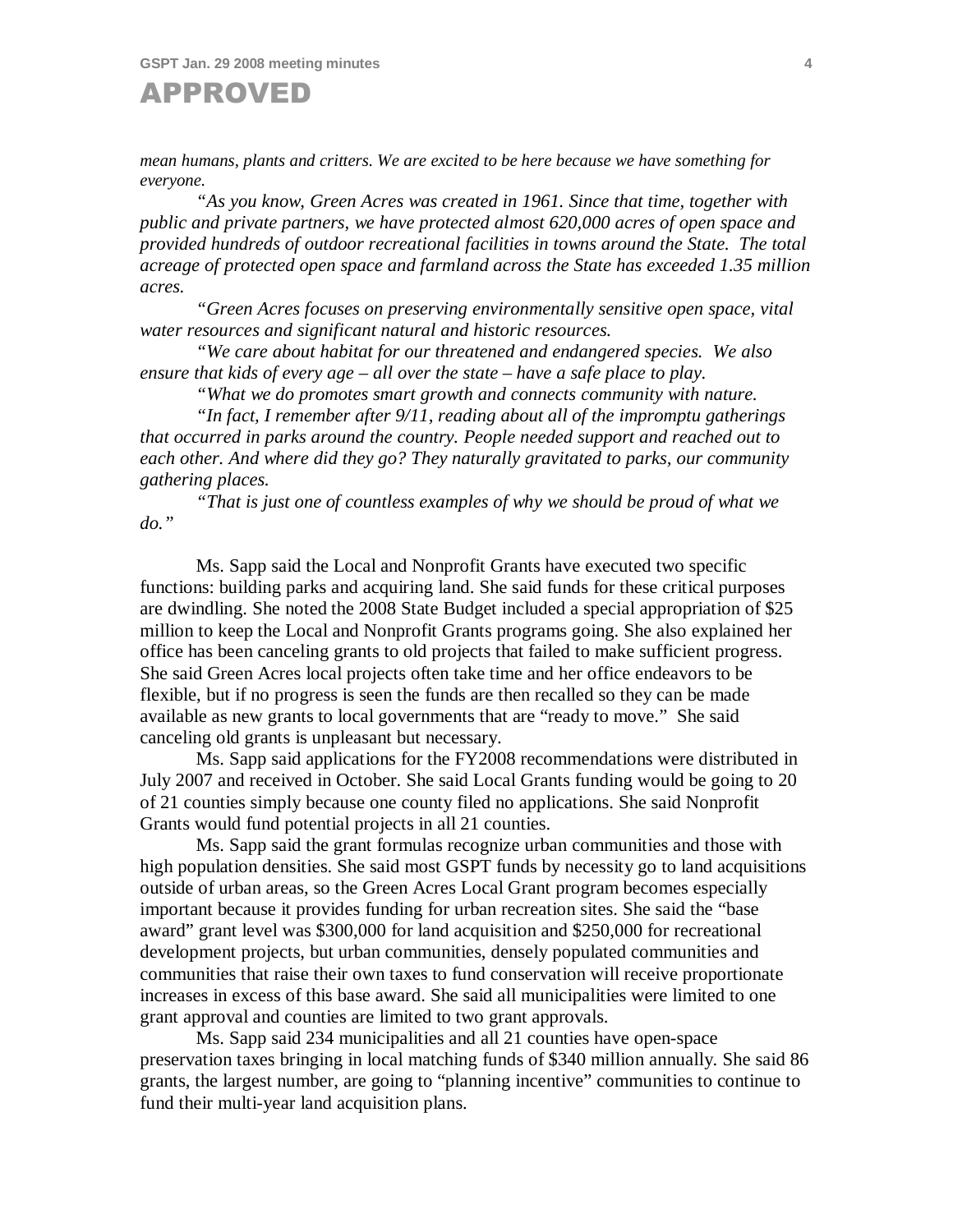## APPROVED

Chairwoman Rosenfeld asked about the terms on Green Acres "Green Trust" loans which are awarded. Ms. Sapp said loans for land acquisition have 30-year terms and loans for park development are 20 years. She said the loans are made with an interest charge of 2 percent except in urban-aid communities, where no interest is charged.

Chairwoman Rosenfeld asked about the consequences for failure to repay the loan. Mr. Rice explained if the loan repayment is not built into the municipal budget the budget will not be approved by the state Department of Community Affairs. In addition, he said, loan default would impair the flow of state aid and of other state funds.

Chairwoman Rosenfeld asked how much comes in annually in loan repayment revenue. Mr. Rice said it was about \$2 million a year.

Ms. Sapp continued her presentation, explaining the Nonprofit Grants go to land trust organizations that range from small, local groups to international conservation organizations with chapters in New Jersey.

Ms. Craft asked whether Nonprofit Grant applicants who plan multi-million dollar projects complain that small grants of \$300,000 do not do help them. Ms. Sapp said such projects frequently accumulate grants over multiple years and that Green Acres takes this into account when calculating whether grants are being used in a timely manner. Mr. Rice added the scenario Ms. Craft described is quite rare, and that in most cases the land has been acquired already before the grant applications are filed for reimbursement in phases over multiple years. He said this method of funding seems to be working but there are complaints. He cited a case where one applicant needed \$7 million and received a grant of \$300,000. But he said over the history of the program the funding system has worked.

Mr. Requa asked if the "planning incentive" grants provided funds to prepare preservation plans. Ms. Sapp the grants were only for acquisitions or development.

Ms. Craft noted the Nonprofit Grants would be awarded to project areas, not specific land acquisitions. She asked whether the land trust which receives the grant has the choice to apply the funds to the project of their choice within the project area. Ms. Sapp said they did. She said this flexibility allows land trusts to select priority sites.

Ms. Craft referred to a map of proposed Green Acres Nonprofit Grants statewide and asked about the apparent concentration of grants in Essex County. Ms. Sapp said a large number of applications came in from nonprofits which are active in developing parks in Newark.

### **RESOLUTION # 08-002 APPROVING GREEN ACRES LOCAL ACQUISITION AND DEVELOPMENT GRANTS FOR FY2008**

Chairwoman Rosenfeld asked for motions to approve the Resolution.

Moved by Ms. Craft. Seconded by Mr. Requa Approved 8-0

Mr. Siegel explained the Nonprofit Grant resolutions are broken into three parts to accommodate the chairwoman's need to recuse herself from one Morris County project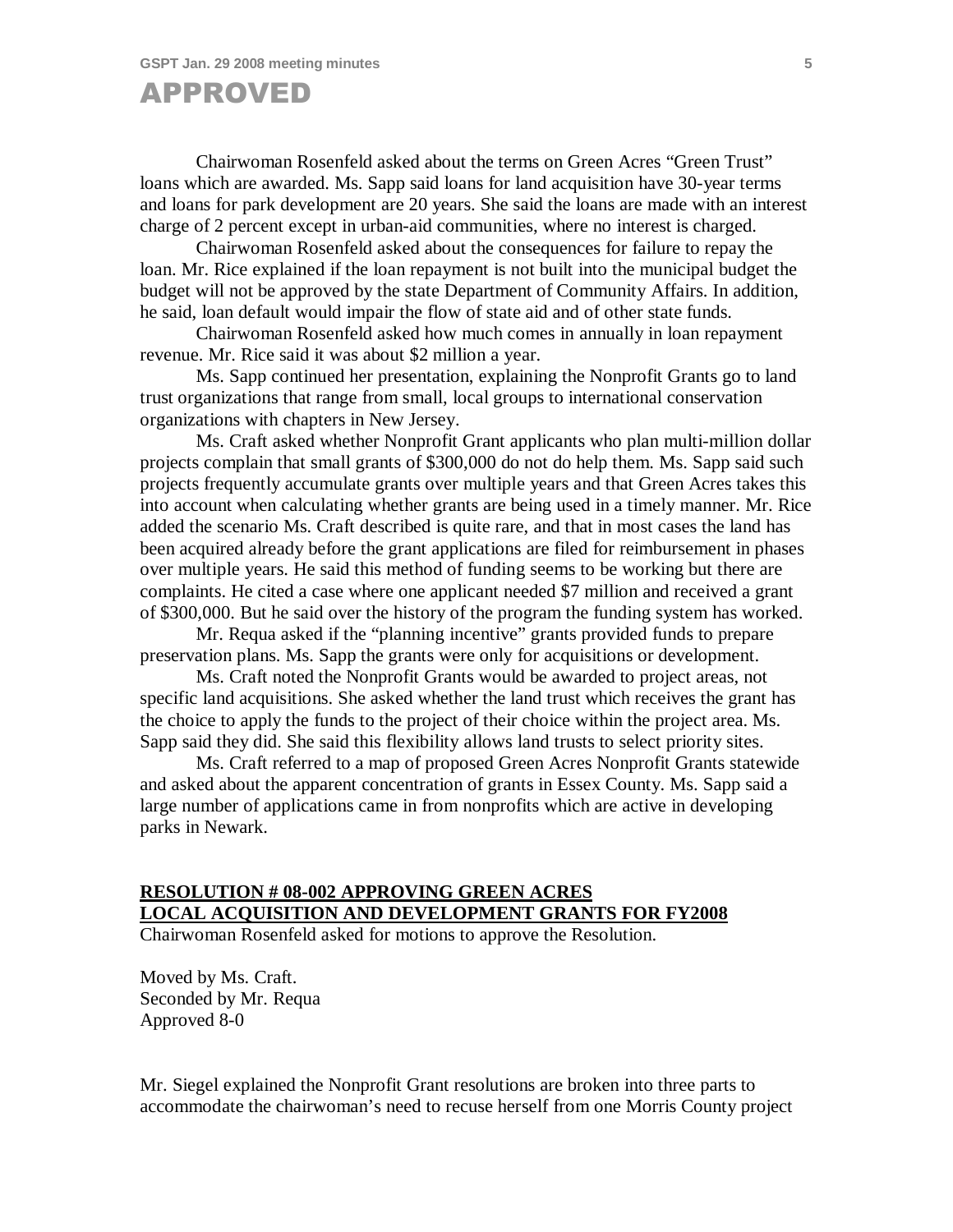

and because the funding was coming from two different trust funds and so ought to be authorized in a separate resolutions.

**RESOLUTION # 08-003 APPROVING GREEN ACRES NONPROFIT ACQUISITION AND DEVELOPMENT GRANTS IN COUNTIES OF ATLANTIC, BERGEN, BURLINGTON, CAMDEN, CAPE MAY, ESSEX, GLOUCESTER, HUDSON, MERCER, MIDDLESEX, MONMOUTH, OCEAN, PASSAIC, SALEM, SOMERSET, SUSSEX, UNION AND WARREN; PLUS PROJECTS IN MORRIS COUNTY PROPOSED BY THE LAMINGTON CONSERVANCY, MORRIS LAND CONSERVANCY, NEW JERSEY CONSERVATION FOUNDATION AND TRUST FOR PUBLIC LAND FROM GSPT FUND AND STATE BUDGET APPROPRIATIONS.**

Chairwoman Rosenfeld asked for motions to approve the Resolution.

Moved by Mr. Wegner Seconded by Chairwoman Rosenfeld. Approved 8-0

### **RESOLUTION # 08-004 APPROVING GREEN ACRES NONPROFIT ACQUISITION GRANT TO SCHIFF NATURAL LANDS TRUST IN MORRIS COUNTY FROM GSPT FUND AND STATE BUDGET APPROPRIATIONS.**

Mr. Siegel asked for motions to approve the Resolution.

Moved by Mr. Wegner Seconded by Mr. Watson Approved 7-0 Chairwoman Rosenfeld recused herself from discussion and vote.

### **RESOLUTION # 08-005 APPROVING GREEN ACRES NONPROFIT ACQUISITION AND DEVELOPMENT GRANTS FOR \$1 MILLION IN COUNTIES OF ATLANTIC, BERGEN, BURLINGTON, CAMDEN, CAPE MAY, ESSEX, GLOUCESTER, HUDSON, MERCER, MIDDLESEX, MONMOUTH, OCEAN, PASSAIC, SALEM, SOMERSET, SUSSEX, UNION AND WARREN; PLUS PROJECTS IN MORRIS COUNTY PROPOSED BY THE LAMINGTON CONSERVANCY, MORRIS LAND CONSERVANCY, NEW JERSEY CONSERVATION FOUNDATION AND TRUST FOR PUBLIC LAND OF \$1 MILLION FROM 2007 REFERENDUM GREEN ACRES BOND TRUST FUND.**

Chairwoman Rosenfeld asked for motions to approve the Resolution.

Ms. Craft asked what would occur if the bonds to fill the 2007 Green Acres Trust Fund established after the November 2007 referendum are not sold. Mr. Siegel said he would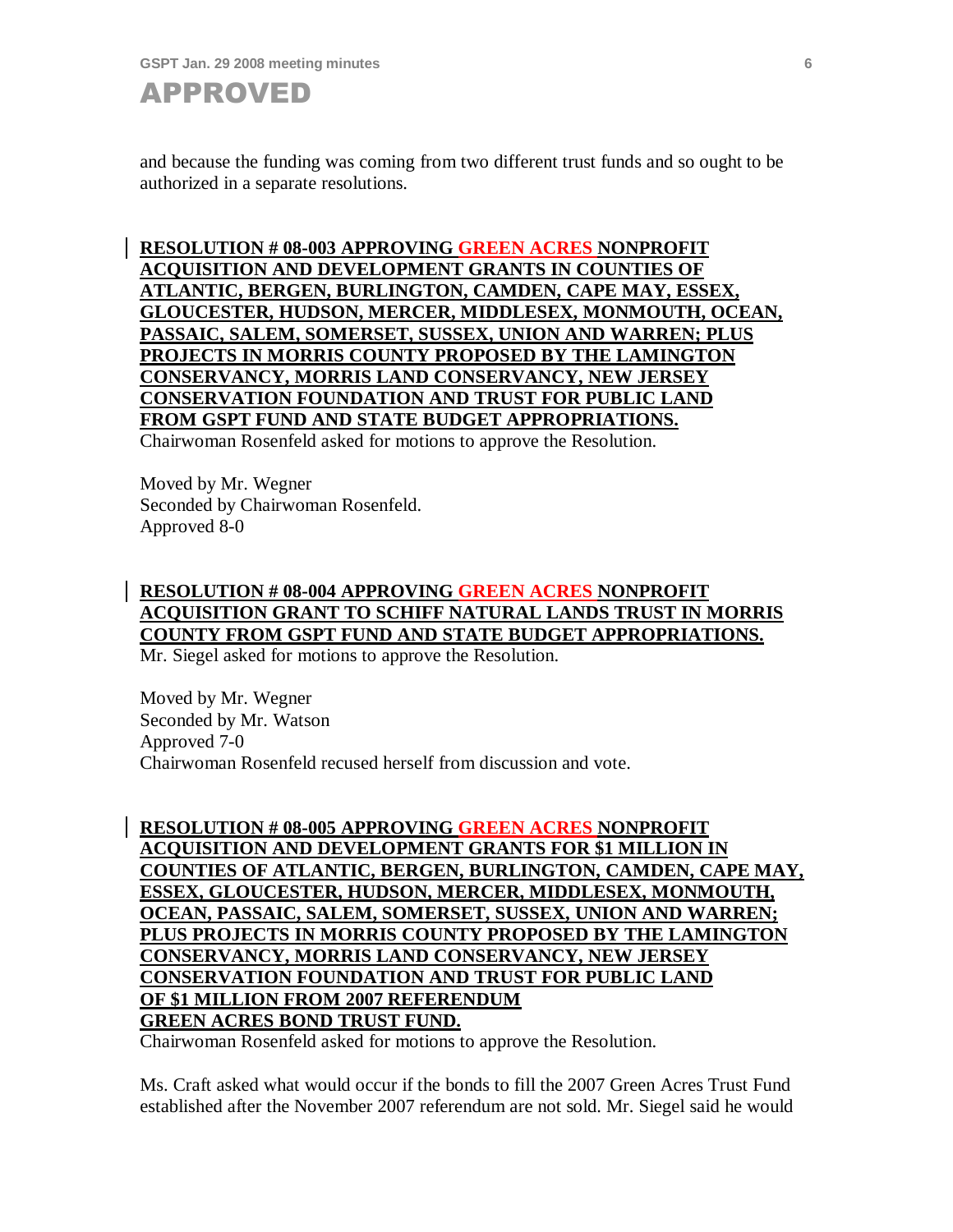**GSPT Jan. 29 2008 meeting minutes 7**



consult the Treasurer in such an instance but that the State Budget General Fund would automatically cover the Trust Fund's obligations. Mr. Hughey confirmed this procedure was common in government trust funds.

Moved by Mr. Requa Seconded by Chairwoman Rosenfeld. Approved 8-0

### **EXECUTIVE DIRECTORS REPORT**

Mr. Siegel reviewed the contents of the members' meeting books, the status of GSPT appropriations legislation, the GSPT agency office budget, the latest Expenditure Monitoring Program report and a report on the results of land conservation referenda going back to 1961.

Mr. Siegel said land acquisition expenditures in the past have been consistently above target, including 27 percent above the targets set for Fiscal Year 2007. He said this was highly significant because it meant there were \$248 million in closing transactions, including park development projects, which in his view was the highest pace for any program in the United States.

Mr. Siegel said for the first six months of the current 2008 fiscal year the programs had achieved 91 percent of their expenditure target. He said he had little doubt the programs would easily make up this shortfall and hit their targets by the end of Fiscal 2008.

Chairwoman Rosenfeld praised the programs for a "tremendous job" in expenditure performance. She said it was important to meet the targets for the timely use of bond funds. She said the brisk pace of expenditures also make the case to the public that the programs are a success, that the money gets put into the field quickly for conservation and that it merits continued public funding.

### **SUBSTANTIAL APPROVAL OF MEETING MINUTES FOR TRANSMITTAL TO THE GOVERNOR'S OFFICE.**

Mr. Siegel reviewed the actions taken during the meeting and requested "substantial approval" of the minutes of these actions as he had reviewed them.

Chairwoman Rosenfeld asked for a motion for substantial approval of the January 29 meeting minutes.

Moved by Mr. Requa Seconded by Ms. Craft Approved 8-0.

### **GSPT MEMBER COMMENT**

Chairwoman Rosenfeld asked in any board members wished to make any remarks.

Mr. Wegner, chairman-elect, thanked the members for their confidence in voting for him. He said he was pleased to be active in farmland preservation because he grew up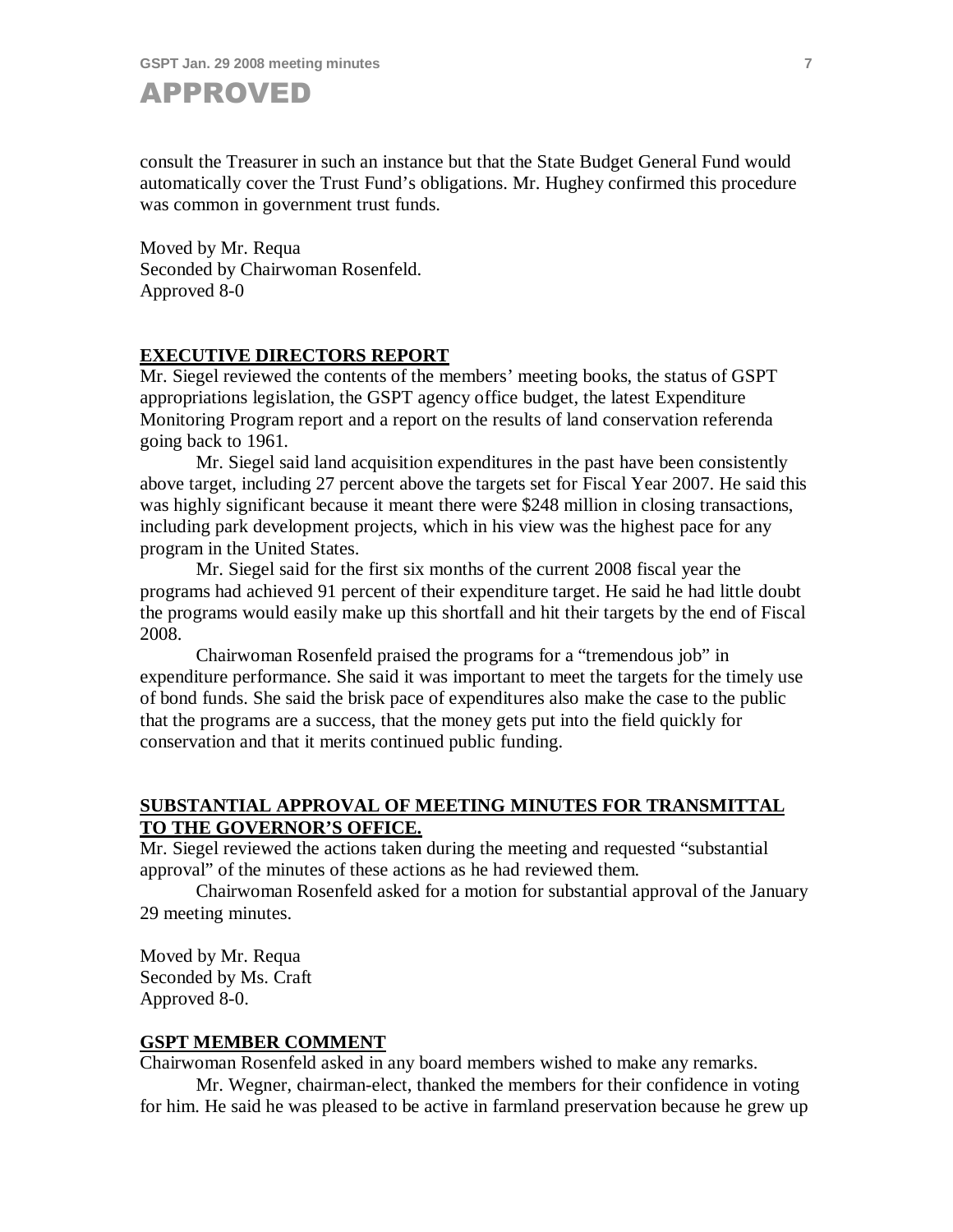# APPROVED

on a farm and his father was the head of the state poultry association and a former president of the State Board of Agriculture. He recalled how poultry was once a major industry but has now declined as evidence of dramatic changes and challenges for agriculture in New Jersey. Mr. Wegner said on his retirement nine years earlier he had became active in local conservation affairs in Pittsgrove.

Mr. Wegner said this year presented a major challenge for the continuation of conservation funding. He said he worked hard on the approval of the November 2007 referendum, speaking at a number of rallies. He said it would require hard work from all members to have a renewal of GSPT funding approved.

Mr. Wegner said global attention to climate change also serves to emphasize the importance of land conservation in New Jersey, and may be useful in winning public support for a new measure to fund the GSPT. He said conservation in the nation's most densely populated state was an important aspect of the effort to manage global warming.

Ms. Craft thanked Mr. Siegel for his compilation of the voter referendum report.

Mr. Siegel welcomed thoughts from the board members and the public as to how they might interpret the vote results and why the referendum failed in eight counties.

Mr. Watson thanked Chairwoman Rosenfeld for her service in the past year.

Mr. Murphy thanked Mr. Wegner for his service to the GSPT and to land conservation over the years and applauded him on his election as chairman.

Chairwoman Rosenfeld said she looked forward to a year with Mr. Wegner as chair.

#### **PUBLIC COMMENT**

Chairwoman Rosenfeld asked if there were any comments from members of the public.

Michael Catania of Conservation Resources Inc. praised Chairwoman Rosenfeld for her tenure as chair.

Mr. Catania said it was important to clarify how Gov. Corzine's proposals for financial restructuring would affect the Garden State Preservation Trust. He said it has been reported in a news media that one plan by the Governor was to pay off GSPT bonds at once. He said this would then make the \$98 million presently dedicated for debt service available for additional land conservation funding.

Mr. Catania said he has been unable to receive clarification of whether this is the Governor's plan, and what it might entail. He said it would be helpful to have this clarified.

Joanna Wolaver of New Jersey Audubon Society and director of the Keep-It-Green Campaign briefed the members about the campaign's activities.

Ms. Wolaver said the Campaign was a coalition of nearly 100 organizations representing most of the state's land trusts, environmental and recreation organizations. She said the Keep-It-Green Campaign actively worked for passage of the November 2007 referendum and was focusing efforts on educating legislators that the referendum only provided funding for one year. She said a major effort was underway to press for a referendum to renew permanent funding for Garden State Preservation Trust. She said the campaign was planning forums statewide to promote public education on the matter.